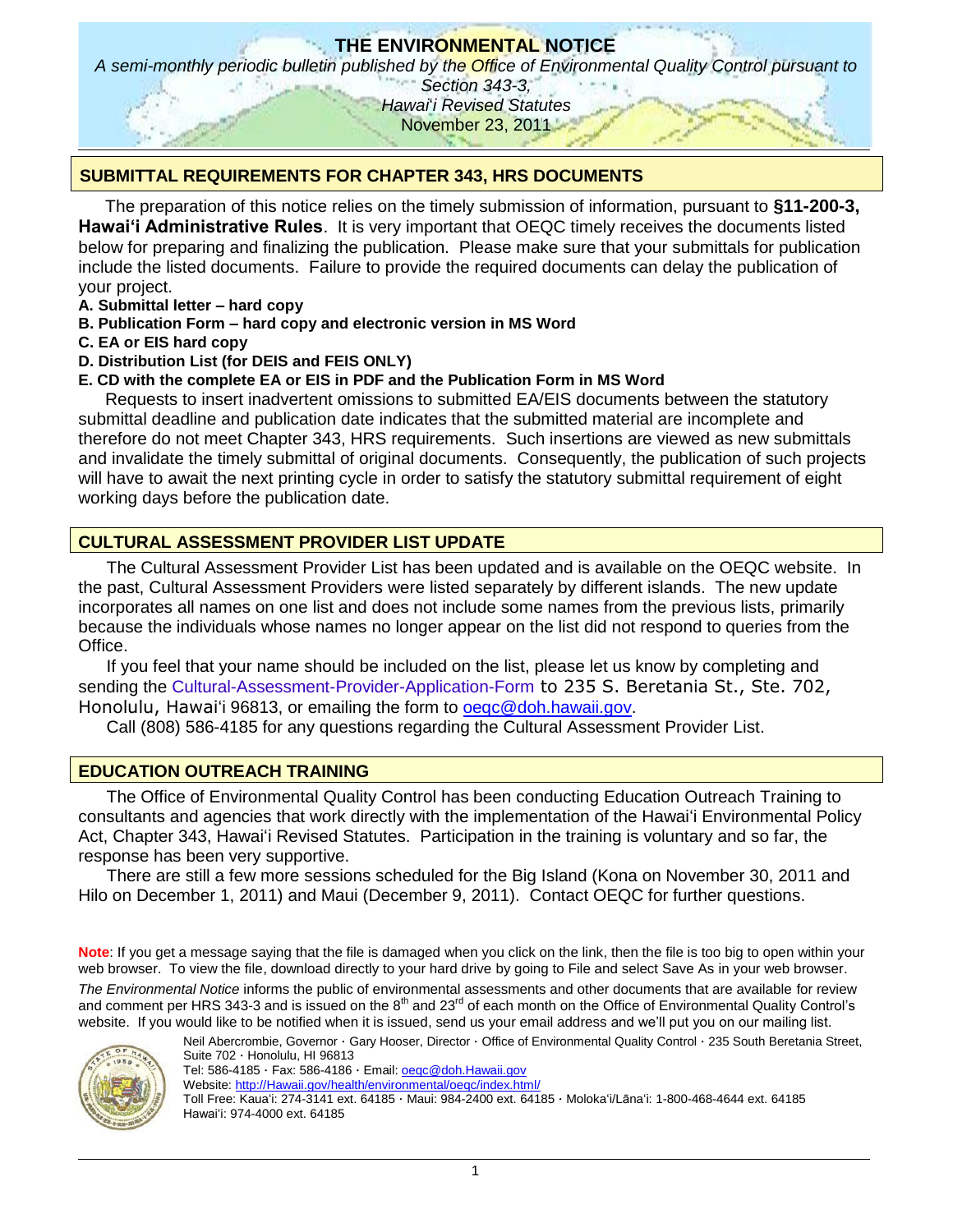

## **TABLE OF CONTENTS**

| <b>HAWAI'I (HRS 343)</b><br>After-the-Fact Permit for Wall in Shoreline Setback at Doris Scharpf Residence in Puakō DEA 3                 |  |
|-------------------------------------------------------------------------------------------------------------------------------------------|--|
| <b>MAUI (HRS 343)</b>                                                                                                                     |  |
| O'AHU (HRS 343)                                                                                                                           |  |
| KAUA'I (HRS 343)<br>10.                                                                                                                   |  |
| <b>NEPA NOTICES</b>                                                                                                                       |  |
| <b>CHAPTER 25, REVISED ORDINANCES OF HONOLULU</b>                                                                                         |  |
| <b>HABITAT CONSERVATION NOTICE</b><br>Draft Amendment for the Kaheawa Wind Power Habitat Conservation Plan and Incidental Take License 10 |  |
| <b>COASTAL ZONE MANAGEMENT NOTICES</b>                                                                                                    |  |
|                                                                                                                                           |  |
| <b>SHORELINE NOTICES</b>                                                                                                                  |  |
|                                                                                                                                           |  |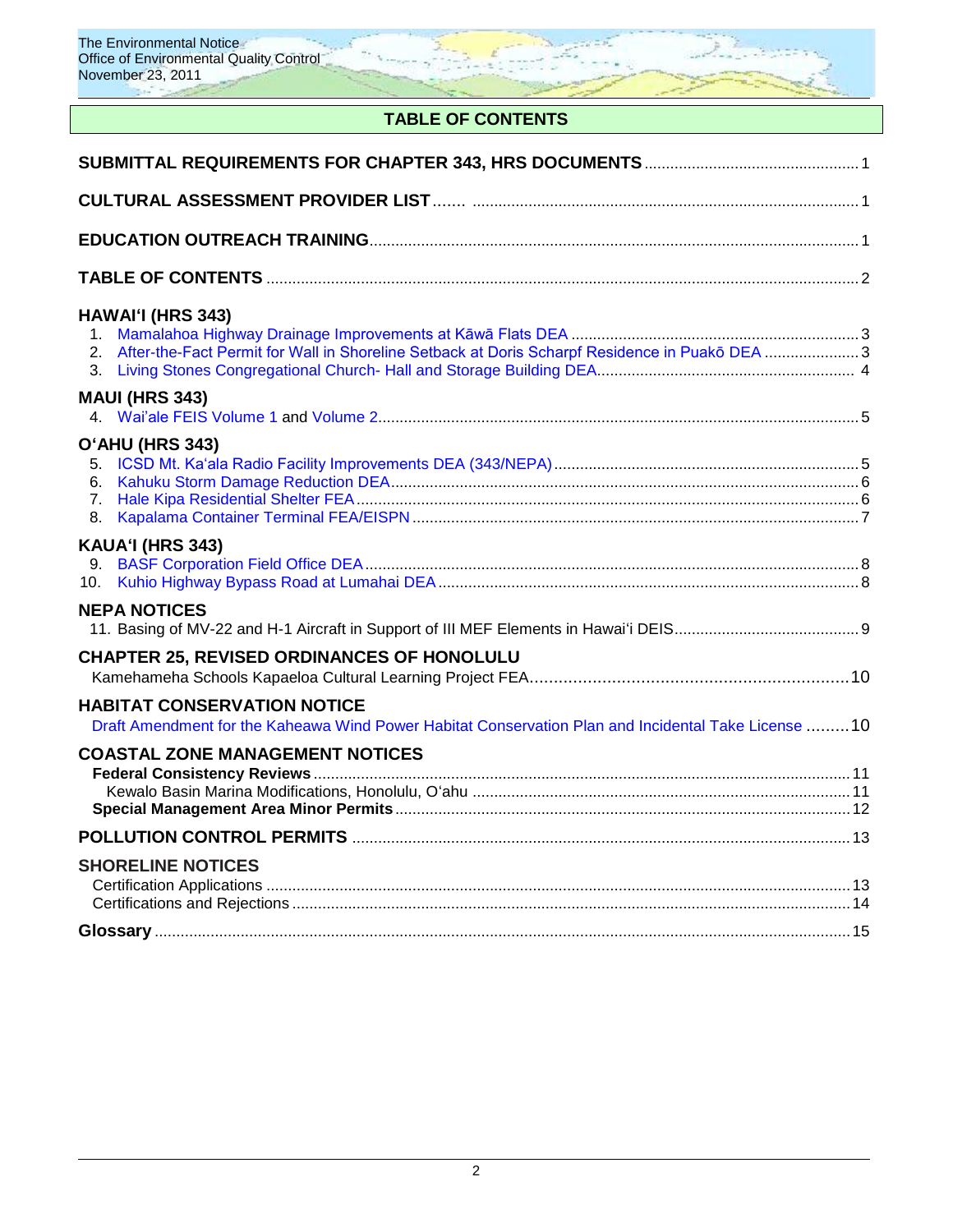### **HAWAIʻI (HRS 343)**

#### **1. [Mamalahoa Highway Drainage Improvements at Kāwā Flats](http://oeqc.doh.hawaii.gov/Shared%20Documents/EA_and_EIS_Online_Library/Hawaii/2010s/2011-11-23-DEA-Mamalahoa-Highway-Drainage.pdf) Draft EA**

| Island:                        | Hawai'i                                                                                  |                  |
|--------------------------------|------------------------------------------------------------------------------------------|------------------|
|                                |                                                                                          |                  |
| <b>District:</b>               | Kaʻū                                                                                     |                  |
| TMK:                           | (3rd) 9-5-016:006, 022, 025 & 026                                                        |                  |
| <b>Permits:</b>                | Historic Sites Review (Section 106 of NHPA and Chapter                                   |                  |
|                                | 6e, HRS, completed; State Highways Permit; Conservation                                  |                  |
|                                | District Use Permit (CDUP); National Pollutant Discharge                                 |                  |
|                                | Elimination System (NPDES); Subdivision Approval;                                        |                  |
|                                | Special Management Area (SMA) Permit; Grading,                                           |                  |
|                                | Grubbing, Excavating and Stockpiling Permits.                                            |                  |
| <b>Proposing/Determination</b> |                                                                                          | <b>ROJECT SI</b> |
| Agency:                        | Hawai'i Department of Transportation, Highways Division,                                 |                  |
|                                | Hawai'i District, 50 Makaala Street, Hilo, Hawai'i 96720.                                |                  |
|                                | Contact: Roy Shioji, (808) 933-2755                                                      |                  |
| <b>Consultant:</b>             | Geometrician Associates, PO Box 396, Hilo, Hawai'i 96721.                                |                  |
|                                | Contact: Ron Terry, (808) 969-7090                                                       |                  |
| <b>Status:</b>                 | Anticipated Finding of No Significant Impact. 30-day comment period begins; comments are |                  |
|                                | due on December 22, 2011. Send comments to the Proposing Agency and the Consultant.      |                  |

The Hawaiʻi State Department of Transportation, in consultation with the Federal Highway Administration, proposes to construct drainage improvements along an approximately 3,700-foot section of the Mamalahoa Highway (State Route 11) located at Kāwā Flats. The highway was constructed over 50 years ago with no drainage facilities for this low-lying section. Flood waters from an intermittent stream frequently overtop the highway and completely close this round-the-island highway – the only route connecting the two main towns of Ka'ū. The flooding is a hazard to motorists, prevents the passage of emergency vehicles, and damages the roadway structure. Erosion and sedimentation impacts will be mitigated through Best Management Practices, and impacts to archaeological sites will be mitigated through data recovery. Threatened or endangered species, important farmland, wetlands or other waters of the U.S., or other sensitive resources are not present at the project site and will not be affected directly or indirectly. No adverse cumulative impacts will occur.

comments are

#### **2. [After-the-Fact Permit in Shoreline Setback at Doris Scharpf Residence in Puakō](http://oeqc.doh.hawaii.gov/Shared%20Documents/EA_and_EIS_Online_Library/Hawaii/2010s/2011-11-23-DEA-Scharpf-Residence-Wall.pdf) Draft EA**

| Island:            | Hawaiʻi                                                                                          |                 |
|--------------------|--------------------------------------------------------------------------------------------------|-----------------|
| <b>District:</b>   | South Kohala                                                                                     |                 |
| TMK:               | (3rd) 6-9-005:001                                                                                |                 |
| <b>Permits:</b>    | Special Management Area Minor Permit, Shoreline                                                  |                 |
|                    | Setback Variance                                                                                 |                 |
| <b>Applicant:</b>  | Doris M. Scharpf Trust, c/o Roy A. Vitousek III, Cades                                           | Captair<br>Cool |
|                    | Schutte LLP, 75-170 Hualalai Road, Suite B-303, Kailua-                                          |                 |
|                    | Kona, Hawai'i 96740.                                                                             |                 |
|                    | Contact: Roy A. Vitousek III, (808) 329-5811                                                     |                 |
| <b>Approving</b>   |                                                                                                  |                 |
| Agency:            | Hawai'i County Planning Department, 101 Pau'ahi Street, Suite 3, Hilo, Hawai'i 96720.            |                 |
|                    | Contact: Bethany Morrison, (808) 961-8288                                                        |                 |
| <b>Consultant:</b> | Geometrician Associates, PO Box 396, Hilo, Hawai'i 96721.                                        |                 |
|                    | Contact: Ron Terry, (808) 969-7090                                                               |                 |
| <b>Status:</b>     | Anticipated Finding of No Significant Impact. 30-day comment period begins; comments             |                 |
|                    | are due on December 22, 2011. Send comments to the Applicant and the Consultant.                 |                 |
|                    | The Doris M. Scharpf Trust is requesting the County of Hawai'i for after-the-fact permits for an |                 |

existing 82.4-foot long, 2 to 4-foot high wall along the makai portion of a property containing a singlefamily home occupied by Doris Scharpf in Puakō. The request is pursuant to a settlement of an appeal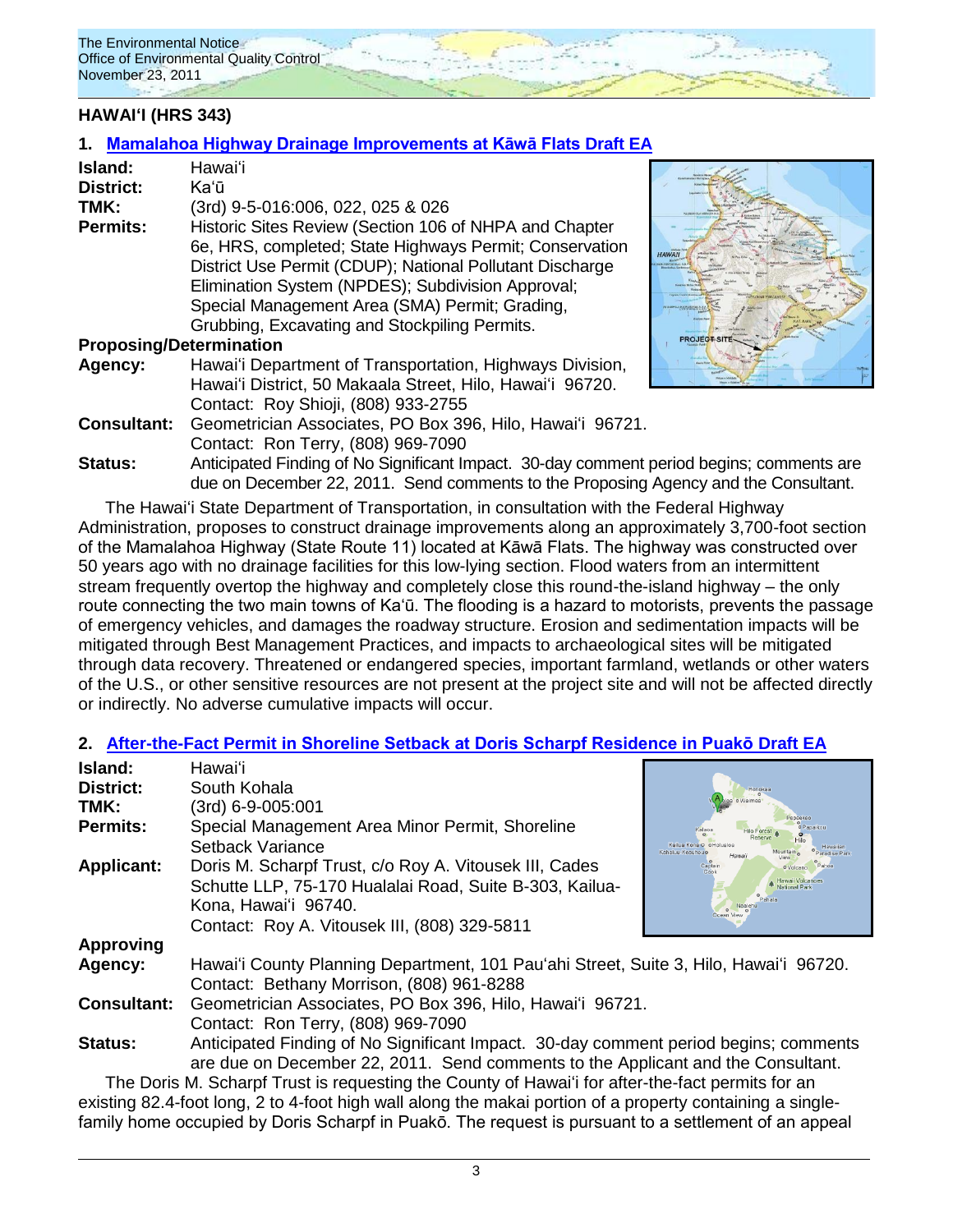from a County enforcement action relative to the wall. The wall was in place in 1999 when Doris Scharpf and her (now deceased) husband purchased the Property. The Settlement and Mutual Release Agreement, dated January 15, 2009, between the Doris M. Scharpf Trust and the County of Hawai"i, provided that the Trust could apply for permits necessary to modify a portion of the wall where it abutted a County-owned public access way and retain the remaining section of the wall. The wall is fully contained within the State Land Use Urban District and is mauka of the certified shoreline. No additional construction is proposed and no construction-related impacts would occur. Retention of the wall would not adversely affect archaeological sites, cultural practices, vegetation or habitat, or shoreline processes. Public access would be maintained. Removal of the wall (which also functions as a retaining wall) would induce the shoreline to move about 30 feet mauka of the existing waterline, removing much of Ms. Scharpf"s backyard. This unprotected shoreline would also be susceptible to future shoreline erosion, and the adjacent walls surrounding and protecting the mauka-makai public pedestrian access would be subject to flanking damage, meaning that waves could surge around them unprotected end and erode the ground from the mauka side. This could affect both the public access way walls and possibly an adjacent property currently protected by a legal, non-conforming wall.

### **3. [Living Stones Congregational Church-](http://oeqc.doh.hawaii.gov/Shared%20Documents/EA_and_EIS_Online_Library/Hawaii/2010s/2011-11-23-DEA-Living-Stones-Church-Hall.pdf) Hall and Storage Building Draft EA**

| Island:            | Hawai'i                                                                                  |                                          |
|--------------------|------------------------------------------------------------------------------------------|------------------------------------------|
|                    |                                                                                          | Waimea                                   |
| <b>District:</b>   | North Kona                                                                               |                                          |
| TMK:               | $(3)$ 7-6-16:033                                                                         | Kailua-Kona                              |
| <b>Permits:</b>    | SMA (Minor) Permit, Plan Approval, Building Permits                                      | Hik<br><b>PROJECT</b><br><b>LOCATION</b> |
| <b>Applicant:</b>  | Living Stones Congregational Church (Hawaii                                              |                                          |
|                    | Conference Foundation), 78-7021 Kewalo Street, Kailua-                                   |                                          |
|                    | Kona, Hawai'i 96740. Contact: Brian R. Cook                                              |                                          |
| <b>Approving</b>   |                                                                                          |                                          |
| Agency:            | Department of Land and Natural Resources, Hawai'i District                               | Na'alehu                                 |
|                    | Land Division, 75 Aupuni Street, Room 204, Hilo, Hawai'i                                 | <b>ISLAND OF HAWAII</b>                  |
|                    | 96720. Contact: Kevin E. Moore, (808) 974-6203                                           |                                          |
| <b>Consultant:</b> | J M. Leonard Planning, LLC, 1100 Ainalako Road, Hilo, Hawai'i 96720.                     |                                          |
|                    | Contact: James M. Leonard, (808) 896-3459)                                               |                                          |
| <b>Status:</b>     | Anticipated Finding of No Significant Impact. 30-day comment period begins; comments are |                                          |
|                    | due on December 22, 2011. Send comments to the Proposing Agency and the Consultant.      |                                          |

The Living Stones Congregational Church (Church) intends to reconstruct and expand a previously existing storage and restroom building. The project site is located along Aliʻi Drive in Kailua-Kona, just south of Royal Poinciana Drive. When completed, this structure will be 16 feet in height and encompass approximately 1,152 square feet. The proposed structure is designed to be similar in character to the adjacent Church through the use of similar construction, materials, and colors. The building will be used for a meeting hall/Sunday school and storage facility for the Church and the restrooms will be upgraded to be ADA compliant. The Church has a new 65-year lease for this State-owned property. The site is listed on the State"s Register of Historic Places (Site No. 310-37-7234). The area of the proposed structure has previously been disturbed and no significant biological resources would be impacted. While there are significant archeological features and burials on the property, none will be affected by the proposed building construction. The features and sites have been identified and cordoned off and the area of the proposed structure is not in close proximity to these sites and, thus, will not compromise the visual or spiritual integrity of these sites. Additionally, in that the proposed improvements are intended to improve and accommodate existing uses on the property, it is not expected to generate additional traffic to the site. The planned structure could be deemed as presenting a visual impact to the surrounding area. Nearby condominium projects include Hale Pohaku, Hale Kai O Kona, and Hale Nalu. The design of the structure has been altered to lower the roof height and thus minimize potential visual impacts when viewed from surrounding buildings. In that the structure is located in the same location and will be no higher than the prior structure, any visual impact should be negligible.

comments are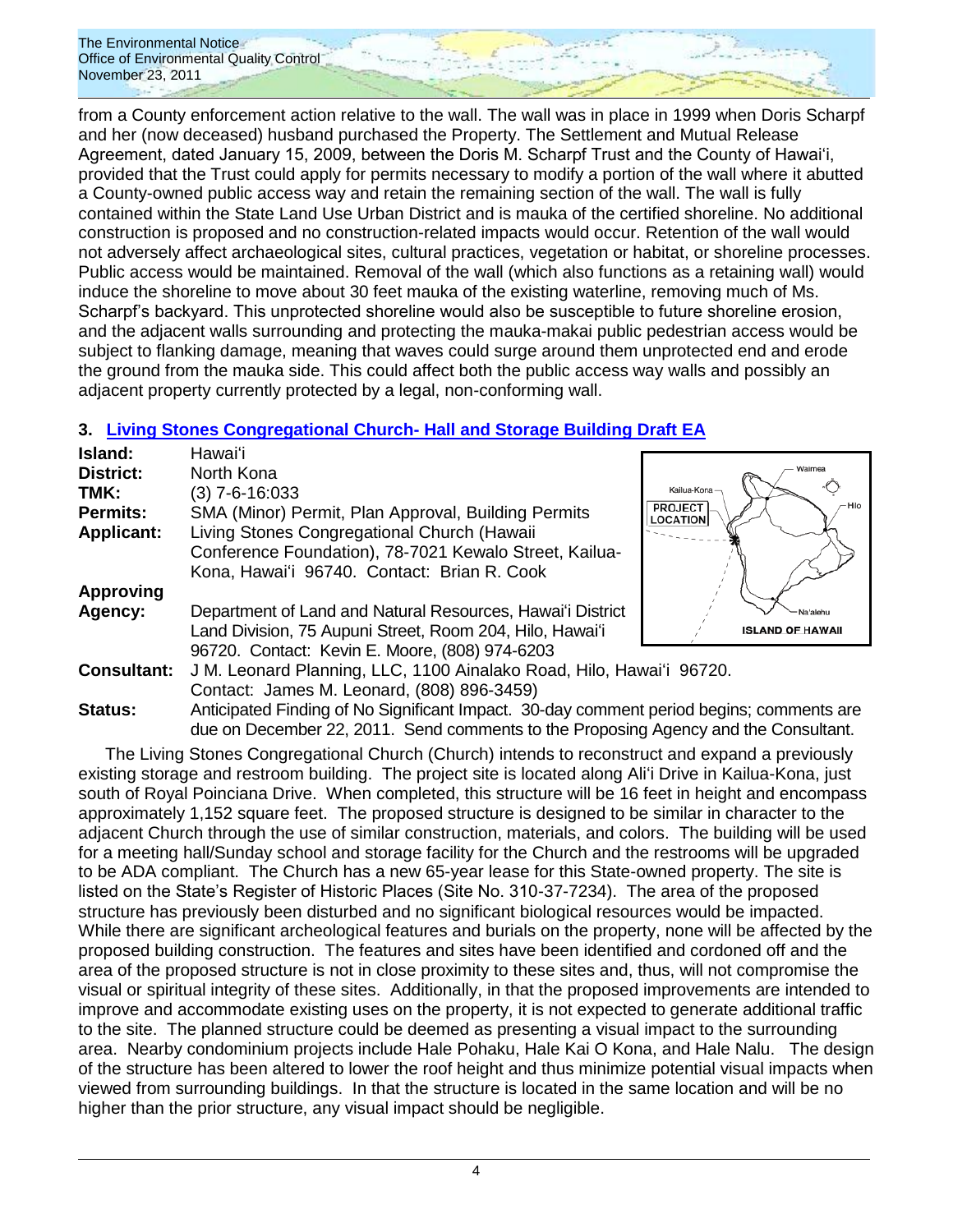#### **MAUI (HRS 343)**

|                    | 4. Wai'ale Final EIS & Volume 2                                                        | WAILUKU <b>WARNILU</b><br><b>LAHAINA</b><br>· PUKALAN |
|--------------------|----------------------------------------------------------------------------------------|-------------------------------------------------------|
| Island:            | Maui                                                                                   | WAILUKU<br>MAKAWAO<br>HANA<br>KIHEI                   |
| <b>District:</b>   | Wailuku                                                                                | HANA                                                  |
| TMK:               | (2) 3-8-005: 023 (por.) and 037, and (2) 3-8-007: 071,                                 | <b>ISLAND MAP</b>                                     |
|                    | 101 (por.), and 104                                                                    | <b>NO SCALE</b><br><b>GENERAL PROJECT LOCATION »</b>  |
| <b>Permits:</b>    | Chapter 343, HRS Compliance; State Land Use District                                   |                                                       |
|                    | Boundary Amendment; Community Plan Amendment; Project District Phases I, II and III    |                                                       |
|                    | Approval; Chapter 6E, HRS Compliance; National Pollutant Discharge Elimination System  |                                                       |
|                    | (NPDES) Permit; Drainage Approval; Permit to Perform Work within a State Right-of-Way; |                                                       |
|                    | Surface Water Use Permit; New Raw Water Source; Capacity; Construction Plans; and      |                                                       |
|                    | <b>Grading/Building Permits</b>                                                        |                                                       |
| <b>Applicant:</b>  | A&B Properties, Inc., P. O. Box 156, Kahului, Hawai'i 96732.                           |                                                       |
|                    | Contact: Grant Chun, (808) 872-4312                                                    |                                                       |
| <b>Approving</b>   |                                                                                        |                                                       |
| Agency:            | State of Hawai'i, Land Use Commission, P.O. Box 2359, Honolulu, Hawai'i 96804.         |                                                       |
|                    | Contact: Dan Davidson, (808) 587-3822                                                  |                                                       |
| <b>Consultant:</b> | PBR HAWAII & Associates, Inc., 1001 Bishop Street, ASB Tower, Suite 650, Honolulu,     |                                                       |
|                    | Hawai'i 96813. Contact: Michael Shibata, (808) 521-5631                                |                                                       |
| Status:            | Accepted by the Approving Agency                                                       |                                                       |

**PACIFIC** 

Oʻahu Project Location OCEAN

Waiʻale is envisioned to be a community for residents to live, work, learn, and play. Residential communities, including single-family homes and multi-family dwellings, will be connected to village mixed-use areas supported with commercial, retail, office, civic and other public facilities through a system of pedestrian/bicycle paths and greenways. Waiʻale will also feature cultural preserve areas dedicated to the preservation of archaeological features and lithified sand dunes. Approximately 2,550 residential units are proposed for Waiʻale, including approximately 300 residential units within the approximately 50 acres to be contributed to the County of Maui as part of a Maui Planning Commission requirement for the Maui Business Park – Phase II project.

Waiʻale would assist in providing relief to the current overall shortage of housing on Maui, and the site's central location suggests that its impact will be very beneficial to Maui's residential and commercial sectors. Waiʻale will also provide employment opportunities during and after its development, positively impacting Maui"s economy. Several acres of land in Waiʻale will be provided for public use, including a middle school, a regional park, a regional community center, and other public support facilities.

### **OʻAHU (HRS 343/NEPA)**

#### **5. [ICSD Mt. Ka'ala Radio Facility Improvements Draft EA](http://oeqc.doh.hawaii.gov/Shared%20Documents/EA_and_EIS_Online_Library/Oahu/2010s/2011-11-23-DEA-ICSD-Mt-Kaala.pdf)**

| Island:                        | Oʻahu                                                                                     |              |
|--------------------------------|-------------------------------------------------------------------------------------------|--------------|
| District:                      | Honolulu                                                                                  |              |
| TMK:                           | (1) 7-07-001: portions of 001; 6-07-003 portions of 023                                   |              |
|                                | and 025                                                                                   | Not to Scale |
| Permits:                       | <b>Conservation District Use Permit; Natural Area Reserves</b>                            |              |
|                                | Special Use Permit; NPDES Permit (Construction Activities) and Construction Noise Permit. |              |
| <b>Proposing/Determination</b> |                                                                                           |              |
| Agency:                        | Division of Public Works, Project Management Branch, State of Hawai'i, 1151 Punchbowl     |              |
|                                | Street, Room 427, Honolulu, Hawai'i 96813. Contact: Daniel Jandoc, (808) 586-0476         |              |
| <b>Consultant:</b>             | Helber Hastert & Fee, Planners, 733 Bishop Street, Suite 2590, Honolulu, Hawai'i 96813.   |              |
|                                | Contact: Ronald A. Sato, (808) 545-2055                                                   |              |
| <b>Status:</b>                 | Anticipated Finding of No Significant Impact. 30-day comment period begins; comments      |              |
|                                | are due on December 22, 2011. Send comments to the Proposing Agency and the               |              |
|                                | Consultant.                                                                               |              |
|                                |                                                                                           |              |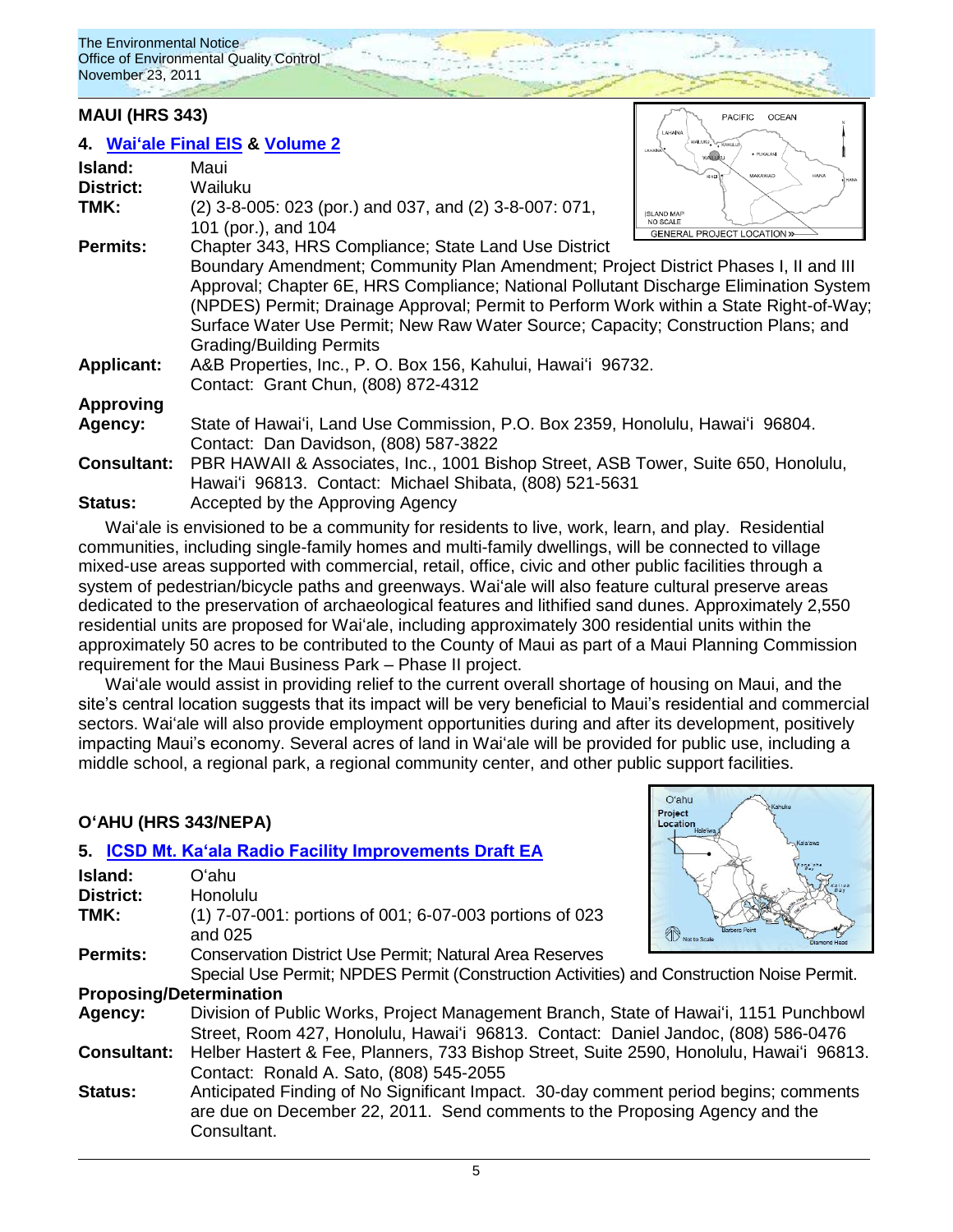The State of Hawaiʻi, Department of Accounting and General Services, Information and Communication Services Division (ICSD) is proposing to implement repair and renovation improvements to their existing telecommunications building, a tower, a downhill antenna site along with conduit lines serving it, and other accessory electrical improvements located on Mt. Ka'ala. The State's radio facility is 1,161 square feet in size and located within the larger 6.6-acre Mt. Kaʻala Air Force Station (AFS) situated at the summit of Mt. Kaʻala. The State also has a microwave antenna site located downhill off Kamaohanui Ridge connected to the radio facility by an above-ground conduit line.

The objective for the project is to support the State ICSD"s efforts to provide efficient and effective telecommunication services to all agencies in the State of Hawai"i needed for public safety, emergency services, disaster response, and essential government operations. The project is not expected to have significant direct, indirect, secondary or cumulative impacts on the environment. Project effects are primarily associated with temporary constructed related activities, and best management practices would be implemented to mitigate effects.

#### **6. [Kahuku Storm Damage Reduction](http://oeqc.doh.hawaii.gov/Shared%20Documents/EA_and_EIS_Online_Library/Oahu/2010s/2011-11-23-DEA-Kahuku-Storm-Drainage.pdf) Draft EA**

| Island:          | Oʻahu                                               |
|------------------|-----------------------------------------------------|
| <b>District:</b> | Kahuku                                              |
| TMK:             | 1-5-6-006:003, 009, 010, 011 (por), 015, and 025    |
| <b>Permits:</b>  | National Pollutant Discharge Elimination System     |
|                  | (NPDES) Permit, Coastal Zone Management Act         |
|                  | Determination, Special Management Area Permit, City |
|                  |                                                     |



and County of Honolulu Department of Planning and Permitting Building Permit **Proposing/Determination**

- **Agency:** Hawaii State Department of Education, Facilities Development Branch, Kalanimoku Building, Room 501, 1151Punchbowl Street, Honolulu, Hawaiʻi 96813. Contact: Duane Kashiwai, (808) 586-0430
- **Consultant:** Environet, Inc., 650 Iwilei Road, Suite 204, Honolulu, Hawaiʻi 96817. Contact: Colette Sakoda, (808) 833-2225, Ext. 1004
- **Status:** Anticipated Finding of No Significant Impact. 30-day comment period begins; comments are due on December 22, 2011. Send comments to the Proposing Agency and the Consultant.

Pursuant to the National Environmental Policy Act (NEPA) of 1969, as amended, and Chapter 343, Hawaii Revised Statutes, as amended, the U.S. Army Corps of Engineers (USACE) on behalf of the Hawaii State Department of Education (DOE), Facilities Development Branch and as co-proponent gives notice that a Draft Environmental Assessment (DEA) has been prepared for the proposed action to implement stormwater mitigation measures at Kahuku High School; Oʻahu, Hawaiʻi. This effort is being proposed under the legislative authority of the Consolidated Appropriations Act, 2008 (Public Law 110- 161), Division C, Section 112. The USACE was authorized to design an environmentally sound and feasible stormwater collection and drainage system for Kahuku High School at the request of the State of Hawaiʻi Department of Education. The proposed action would route on-campus stormwater runoff to underground storage units that would be placed under the athletic field. The proposed action would meet the purpose and need under the legislative authority and mitigate potential flood damage to facilities on campus.

### **7. [Hale Kipa Residential Shelter](http://oeqc.doh.hawaii.gov/Shared%20Documents/EA_and_EIS_Online_Library/Oahu/2010s/2011-11-23-FEA-Hale-Kipa-Shelter.pdf) Final EA (FONSI)**

| Island:           | Oʻahu                                                                                                                        |
|-------------------|------------------------------------------------------------------------------------------------------------------------------|
| District:         | 'Ewa                                                                                                                         |
| TMK:              | $(1)$ 9-1-017:082                                                                                                            |
| <b>Permits:</b>   | NPDES, Grading Permit, Building Permit, Conditional Use<br>Permit                                                            |
| <b>Applicant:</b> | Hale Kipa, Inc., 615 Pi'ikoi Street, Suite 203, Honolulu,<br>Hawai'i 96814. Contact: Ernest Pletan-Cross, (808) 589-<br>1829 |

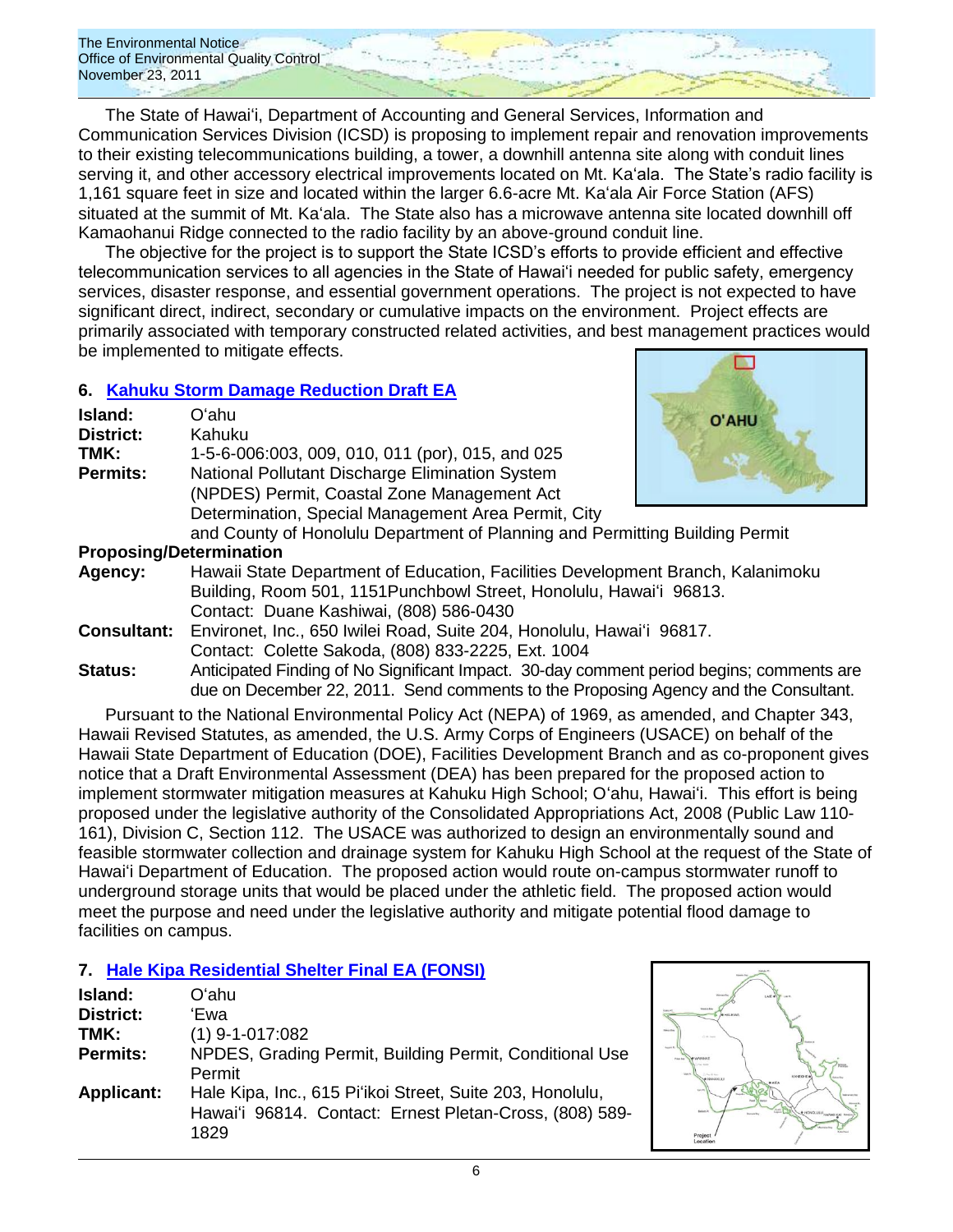

# **Approving**

| Agency: | Department of Community Services, 715 South King Street, Suite 315, Honolulu, Hawai'i                    |
|---------|----------------------------------------------------------------------------------------------------------|
|         | 96813. Contact: Samuel E. M. Moku, (808) 768-7762                                                        |
|         | <b>Consultant:</b> R. M. Towill Corporation, 2024 North King Street, Suite 200, Honolulu, Hawai'i 96819. |
|         | Contact: Chester Koga, (808) 842-1133, chesterk@rmtowill.com                                             |
| Status: | Finding of No Significant Impact (FONSI) determination                                                   |

The applicant, Hale Kipa, Inc., provides opportunities and environments that strengthen and encourage youth, their families and communities to actualize their potential and social responsibility. Hale Kipa has been the "House of Friendliness" to thousands of Hawai'i's runaways and homeless youth who have needed a place to stay and someone to talk to while they work out their problems. The proposed project will provide a facility in the West O"ahu region to serve at-risk youth.

The site comprises 4.26 acres abutting old Fort Weaver Road. The project involves the construction of three 2,643 square foot, eight-bed, ADA-compliant residential shelters that will replace existing facilities, a 3,945 square foot educational facility, and a 11,000 square foot services center consolidating programs, services and administration. This project will enhance services to clients, provide an integrative and collaborative environment for staff/volunteers, include a training center for staff/foster families, and significantly reduce overhead relating to leases and maintenance. Consolidation of services will create economies of scale for the organization.

### **8. [Kapalama Container Terminal](http://oeqc.doh.hawaii.gov/Shared%20Documents/EA_and_EIS_Online_Library/Oahu/2010s/2011-11-23-FEA-EISPN-Kapalama-Container-Terminal.pdf) Final EA (EISPN)**

| Island:            | Oʻahu                                                                                  |                                              |
|--------------------|----------------------------------------------------------------------------------------|----------------------------------------------|
| <b>District:</b>   | Honolulu                                                                               |                                              |
| TMK:               | First Division, 1-2-25:                                                                |                                              |
|                    |                                                                                        | Village Park Pearl Ci<br>Waipahu Alea Halawa |
| <b>Permits:</b>    | U.S. Department of the Army Permit, Environmental                                      |                                              |
|                    | Protection Agency Review of Ocean Disposal of Dredged                                  |                                              |
|                    | Material, Disposal Site Operator Approval of Upland Site                               |                                              |
|                    | Disposal of Dredged Material, Section 401 of Clean Water Act - Water Quality           |                                              |
|                    | Certification, Coastal Zone Management Federal Consistency Certification, and National |                                              |
|                    | <b>Pollutant Discharge Elimination System Permit</b>                                   |                                              |
| <b>Proposing</b>   |                                                                                        |                                              |
| Agency:            | Department of Transportation, State of Hawaii, Harbors Division, 79 South Nimitz       |                                              |
|                    | Highway, Honolulu, Hawai'i 96813. Contact: Carter Luke, (808) 587-1862                 |                                              |
| <b>Accepting</b>   |                                                                                        |                                              |
| <b>Authority:</b>  | Governor of Hawai'i, c/o Office of Environmental Quality Control (OEQC)                |                                              |
|                    |                                                                                        |                                              |
| <b>Consultant:</b> | Belt Collins Hawaii Ltd., 2153 North King Street, Suite 200, Honolulu, Hawai'i 96819.  |                                              |
|                    | Contact: Glen Koyama, (808) 521-5361                                                   |                                              |
| <b>Status:</b>     | The Proposing Agency has determined that an Environmental Impact Statement is          |                                              |
|                    | required. 30-day comment period begins; comments are due on December 22, 2011.         |                                              |
|                    | Send comments to the Proposing Agency and Consultant.                                  |                                              |

DOT-Harbors proposes to redevelop the former Kapalama Military Reservation property at Honolulu Harbor into a new shipping container terminal to handle current and projected increase in cargo volumes. Formerly owned by the U.S. government, the property was acquired by the State in 1993 for future harbor expansion and improvements.

The proposed project will include: 1) development of an approximately 90-acre container yard with necessary support buildings, fencing and gates, gantry cranes and container-handling equipment, onsite utilities and lighting, and associated off-site improvements, including a direct access connection with the adjacent Young Brothers inter-island barge operation; 2) construction of a deep draft wharf with berthing capacity to accommodate two container ships; and 3) improvements to Piers 40 and 41 to accommodate use for interisland cargo operations.

In moving forward with the project, existing tenants, who predominantly are on month-to-month revocable permits, will be required to relocate from the property. The proposed improvements, estimated to cost approximately \$221 million (2011 estimate), will be paid for by the Harbors Special Fund.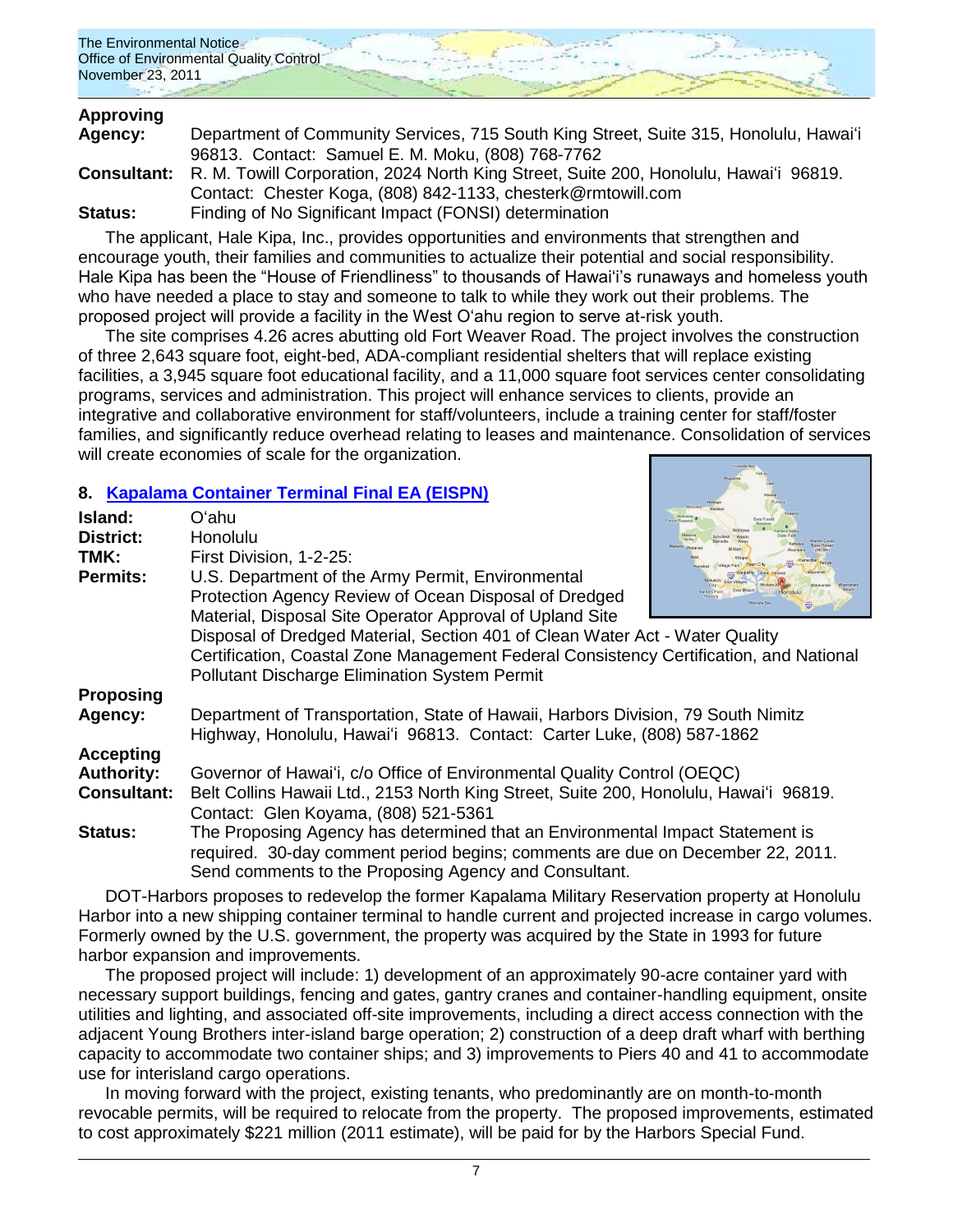

The EIS will evaluate direct impacts associated with the proposed project, as well as indirect and cumulative impacts associated with the construction and long-term operation of the facility.

#### **KAUAʻI (HRS 343)**

|                    | 9. BASF Corporation Field Office Draft EA                                            | Island of Kauai         |
|--------------------|--------------------------------------------------------------------------------------|-------------------------|
| Island:            | Kauaʻi                                                                               |                         |
| <b>District:</b>   | Waimea                                                                               |                         |
| TMK:               | (4) 1-2-002-001 (portion)                                                            |                         |
| <b>Permits:</b>    | National Historic Preservation Act, HRS Environmental                                |                         |
|                    | Review and Determination, National Pollutant Discharge                               | <b>Project Location</b> |
|                    | Elimination System Permit, Community Noise Permit, Permit Modification, Individual   |                         |
|                    | Wastewater System (IWS) Permit, Building Permit                                      |                         |
| <b>Applicant:</b>  | BASF Corporation, 8315 Kekaha Road, Kekaha, Kaua'i, Hawai'i 96752. Contact: Steven   |                         |
|                    | Lupkes, (808) 337-2065                                                               |                         |
| <b>Approving</b>   |                                                                                      |                         |
| Agency:            | State of Hawai'i Agribusiness Development Corporation, 235 South Beretania Street,   |                         |
|                    | Room 205, Honolulu, Hawai'i 96813. Contact: Matthew Rose, (808) 586-0181             |                         |
| <b>Consultant:</b> | URS Corporation, 615 Pi'ikoi Street, Suite 900, Honolulu, Hawai'i 96814. Contact:    |                         |
|                    | Robyn Goong, (808) 593-1116                                                          |                         |
| <b>Status:</b>     | Anticipated Finding of No Significant Impact. 30-day comment period begins; comments |                         |
|                    | are due on December 22, 2011. Send comments to the Applicant and the Consultant.     |                         |

BASF Corporation proposes to develop a field office including a research station, seed handling area, and machine storage area. Small bench top equipment would be used to thresh and clean small quantities of seed. The field office would consolidate and centralize agricultural productions to decrease time lost during travel between the field and current location of the building/office site.

The site will consist of seven interconnected buildings with an office attached to a seed handling building in the back area with a canopy for two dryer buildings, machine shed, equipment storage, employee pavilion, and shade house (hoop structure next to small head house (small concrete block building).

The Proposed Action would have no significant impacts to any environmental resource areas. The implementation of standard Best Management Practices will ensure no significant impacts occur to geological and soil resources and water resources. Shielding of exterior lighting will ensure that no significant impacts occur to biological resources. The Proposed Action would not contribute to any significant cumulative impacts or reasonably foreseeable direct or indirect effects on any coastal use or resource of the State"s coastal zone.

The Proposed Action would have no indirect, secondary, or cumulative impacts to any environmental resource areas.

### **10. [Kuhio Highway Bypass Road at Lumahai](http://oeqc.doh.hawaii.gov/Shared%20Documents/EA_and_EIS_Online_Library/Kauai/2010s/2011-11-23-DEA-Kuhio-Hwy-Bypass-Road.pdf) Draft EA**

| Island:                        | Kauaʻi                                                   |  |
|--------------------------------|----------------------------------------------------------|--|
| <b>District:</b>               | Hanalei                                                  |  |
| TMK:                           | $(4)5 - 7 - 03$ (highway right of way)                   |  |
| <b>Permits:</b>                | Conservation District Use Permit, Work within State      |  |
|                                | Highway Right-of-Way, Special Management Area Permit,    |  |
|                                | National Pollutant Discharge Elimination System permit   |  |
| <b>Proposing/Determination</b> |                                                          |  |
| Agency:                        | State of Hawaii, Department of Transportation, Highways  |  |
|                                | Division, 869 Punchbowl Street, Honolulu, Hawai'i 96813. |  |
|                                | Contact: Raymond McCormick, (808) 241-3000               |  |

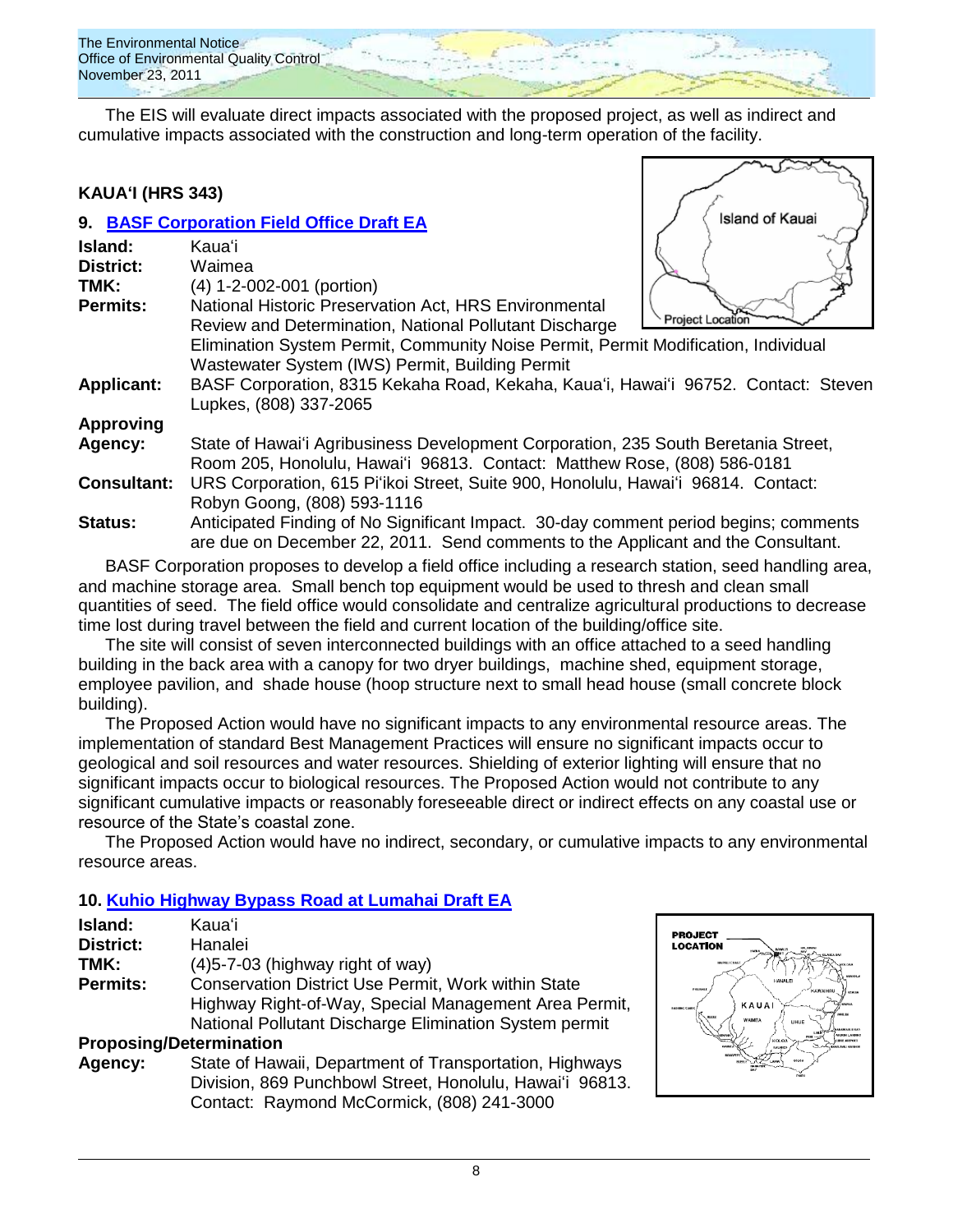| The Environmental Notice<br>Office of Environmental Quality Control <sup>-</sup> |  |  |
|----------------------------------------------------------------------------------|--|--|
| November 23, 2011                                                                |  |  |

| Consultant:    | EKNA Services, Inc., 615 Pi'ikoi Street, Suite 300, Honolulu, Hawai'i 96814. Contact: |
|----------------|---------------------------------------------------------------------------------------|
|                | Elaine Tamaye, (808) 591-8553 ext. 204                                                |
| <b>Status:</b> | Anticipated Finding of No Significant Impact. 30-day comment period begins; comments  |
|                | are due on December 22, 2011. Send comments to the Proposing Agency and the           |
|                | Consultant.                                                                           |

The 900 linear feet of new road will bypass a section of the existing highway (Route 560) that winds around the seaward side of a knoll or *puʻu* in the Lumahai area on the north shore of Kauaʻi. The bypass road corridor is narrow with steep side slopes and vegetated with trees and shrubs such as ironwood, Java plum, *hala*, *ohiʻa*, and strawberry guava. No threatened or endangered species was observed at the site. Trees will be removed within the 40 feet wide road corridor and on side slopes that require grading and/or stabilization measures to prevent landslides. Disturbed areas along the bypass road alignment will become quickly re-vegetated after construction. An archaeological survey found no traditional archaeological sites or resources. The view plane from the bypass road will be one of steep mountain sides on both sides of the road. The only non-natural view features will be the retaining walls and guard rails. The metal guardrails are required for safety purposes and will be coated with brown epoxy to blend with the foliage. The concrete retaining walls will have rock textured finish (either sculpted rock faces or form-lined textured rock faces). There will be no long-term effects on traffic because the bypass road does not increase highway capacity. After the new bypass road is completed, the existing road that winds around the makai side of the *puʻu* will be closed to vehicular traffic.

#### **NEPA NOTICES**

#### **11. Basing of MV-22 and H-1 Aircraft in Support of III MEF Elements in Hawaiʻi Draft EIS**

| Island:                        | All                                                                                                                                                                       |
|--------------------------------|---------------------------------------------------------------------------------------------------------------------------------------------------------------------------|
| District:                      | Various                                                                                                                                                                   |
| TMK:                           | Various                                                                                                                                                                   |
| <b>Permits:</b>                | Construction-related, e.g., NPDES permit, permit for stationary sources                                                                                                   |
| <b>Proposing/Determination</b> |                                                                                                                                                                           |
| Agency:                        | Department of the Navy, Naval Facilities Engineering Command, Pacific, 258 Makalapa<br>Drive, Suite 100, Pearl Harbor, Hawai'i 96860. Contact: John Bigay, (808) 472-1196 |
| <b>Consultant:</b>             | Belt Collins Hawaii Ltd., 2153 North King Street, Suite 200, Honolulu, Hawai'i 96819.<br>Contact: Sue Sakai, (808) 521-5361                                               |
| Status:                        | 30-day comment period begins; comments are due on December 27, 2011. Send<br>comments to the Proposing Agency                                                             |
|                                | The proposed action would include: (1) basing of up to two squadrons with MV-22 Osprey aircraft                                                                           |

and one squadron with AH-1 Cobra and UH-1 Huey helicopters in Hawaiʻi; (2) developing facilities at Marine Corps Base Hawaiʻi Kaneʻohe Bay to accommodate the squadrons; and (3) conducting aviation operations statewide. For most resources, there would be no impacts or minor impacts. Many impacts would be avoided or minimized through compliance with applicable laws, regulations, orders, and procedures. Mitigation is required for cultural resources and traffic, and may be required for soils.

Public meetings will be held to obtain comments on the EIS and to meet public involvement requirements of the National Historic Preservation Act (NHPA), Section 106. NHPA Section 106 input will be scheduled during the first hour of each meeting, followed by an open house.

November 30, 5:30-8:30 pm: Waimea Elementary School Cafeteria, Kamuela, HI

December 1, 4:30-7:30 pm: Hilo Intermediate School Cafeteria, Hilo, HI

December 6, 5:30-8:30 pm: Mililani Middle School Cafeteria, Mililani, HI

December 7, 5:30-8:30 pm: Waimanalo Elementary & Intermediate School Cafeteria, Waimanalo, HI

December 8, 5:30-8:30 pm: Castle High School Cafeteria, Kaneohe, HI

Please submit written comments to the proposing agency at the above address by December 27, 2011. For more information, go to [www.mcbh.usmc.mil/mv22h1eis.](http://www.mcbh.usmc.mil/mv22h1eis)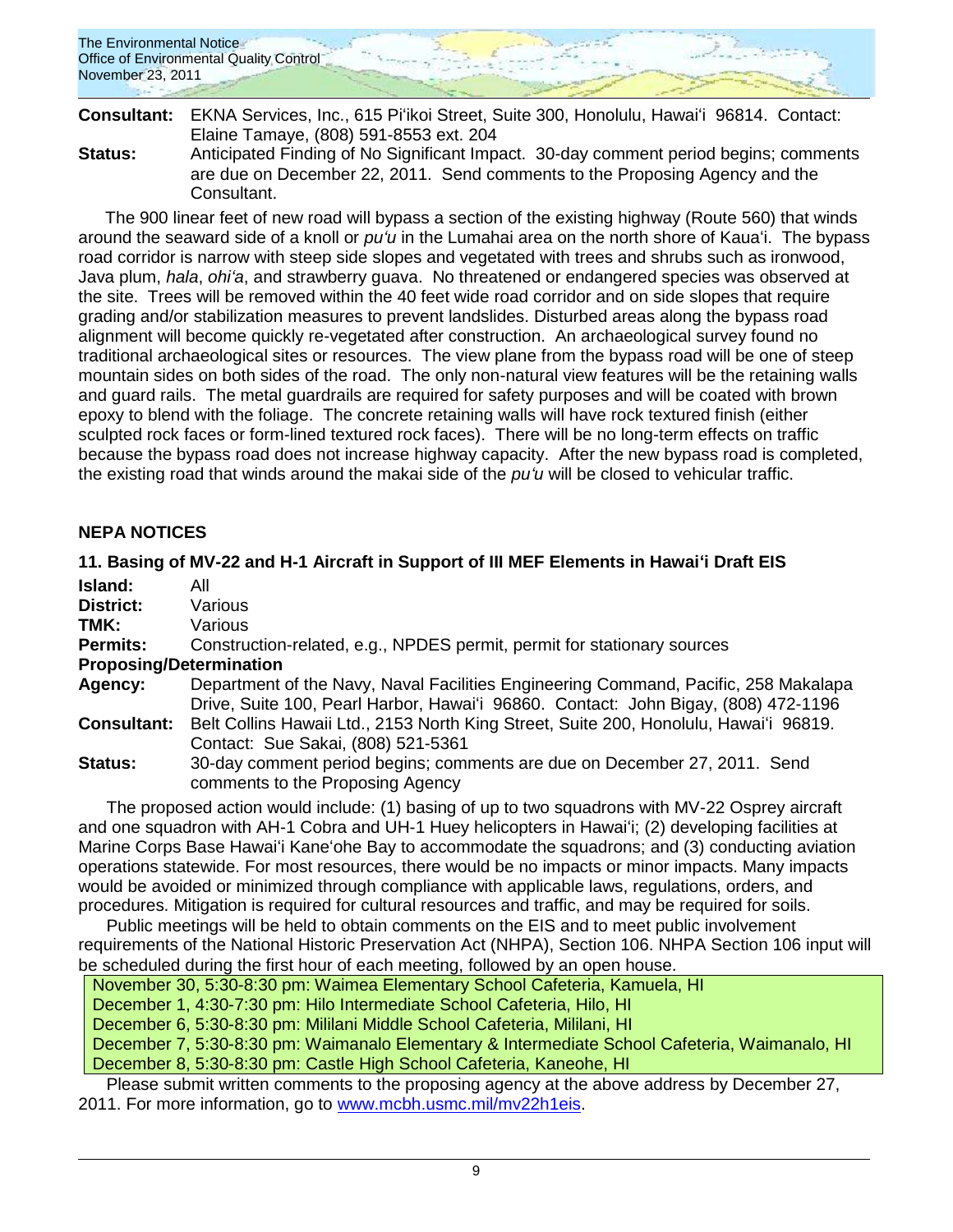

### **CHAPTER 25, REVISED ORDINANCES OF HONOLULU**

The special management area is the land extending inland from the shoreline, as established in Chapter 25, Revised Ordinances of Honolulu, and delineated on the maps established by the council and filed with the council and agency pursuant to HRS Section 205A-23. The public can obtain a copy of the document by contacting the project Consultant or the Applicant listed below.

|                   | Kamehameha Schools Kapaeloa Cultural Learning Project Final EA                                                                                                               |
|-------------------|------------------------------------------------------------------------------------------------------------------------------------------------------------------------------|
| <b>Island:</b>    | O'ahu                                                                                                                                                                        |
| <b>District:</b>  | Waialua                                                                                                                                                                      |
| TMK:              | $6 - 1 - 3$ : 56                                                                                                                                                             |
| <b>Permits:</b>   | Special Management Area Use Permit                                                                                                                                           |
| <b>Applicant:</b> | Trustees of the Estate of Bernice Pau'ahi Bishop, Kamehameha Schools, 567 South King<br>Street, Honolulu, Hawai'i 96813. Contact: Kalani Fronda, (808) 523-6244              |
| <b>Approving</b>  |                                                                                                                                                                              |
| Agency:           | City and County of Honolulu, Department of Planning and Permitting, 650 South King<br>Street, 7th Floor, Honolulu, Hawai'i 96813. Contact: Elizabeth Krueger, (808) 768-8019 |
|                   | <b>Consultant:</b> Group 70 International, Inc., 925 Bethel Street, 5th Floor, Honolulu, Hawai'i 96813.<br>Contact: Jeffrey H. Overton, (808) 523-5866                       |
| Status:           | Finding of No Significant Impact (FONSI) determination                                                                                                                       |

The Kapaeloa Cultural Learning Project is a satellite school facility for children participating in Kamehameha School's programs. The project will consist of an educational pavilion, four dormitory structures, two caretakers' dwellings, an outdoor activity lawn, an educational native plant garden, offstreet parking, and support infrastructure. The project will be funded by Kamehameha Schools, and construction is anticipated to begin in 2015. The project will comply with the appropriate Building Code and City and County of Honolulu rules and regulations for development within the described flood zones, and the project construction will proceed under an archaeological monitoring program. Constructionrelated traffic, air, and noise impacts will be short-term in nature. No significant adverse impacts, cumulative impacts, and secondary impacts are anticipated from the proposed improvements. A Finding of No Significant Impact has been issued.

### **HABITAT CONSERVATION NOTICE**

| Draft Amendment for the Kaheawa Wind Power Habitat Conservation Plan and Incidental Take |                                                                                                                                                                      |  |  |
|------------------------------------------------------------------------------------------|----------------------------------------------------------------------------------------------------------------------------------------------------------------------|--|--|
| <b>License</b>                                                                           |                                                                                                                                                                      |  |  |
| <b>Applicable Law:</b>                                                                   | HRS Chapter 195D                                                                                                                                                     |  |  |
| Island:                                                                                  | Maui                                                                                                                                                                 |  |  |
| <b>District:</b>                                                                         | Geographic District                                                                                                                                                  |  |  |
| TMK:                                                                                     | 3-6-001:014 and 4-8-001:001                                                                                                                                          |  |  |
| <b>Permits:</b>                                                                          | Incidental Take License                                                                                                                                              |  |  |
| <b>Applicant:</b>                                                                        | First Wind; Kaheawa Wind Power LLC, 1043 Makawao Street, Suite 208,                                                                                                  |  |  |
|                                                                                          | Makawao, Hawai'i 96768                                                                                                                                               |  |  |
| <b>Approving</b>                                                                         |                                                                                                                                                                      |  |  |
| Agency:                                                                                  | Department of Land and Natural Resources, Division of Forestry and Wildlife,<br>1151 Punchbowl Street, Room 325, Honolulu, Hawai'i 96815. Contact: (808)<br>587-0166 |  |  |
| <b>Consultant:</b>                                                                       | SWCA Environmental Consultants, 201 Merchant Street, Suite 2310, Honolulu,<br>Hawai'i 96813. Contact: (808) 548-7922                                                 |  |  |
| <b>Status:</b>                                                                           | Send comments to the address listed below by                                                                                                                         |  |  |

Kaheawa Wind Power LLC (or the "Applicant") currently operates 30 Megawatt, 20-turbine commercial wind energy generation facility at Kaheawa Pastures in the western portion of the Island of Maui, Hawaiʻi.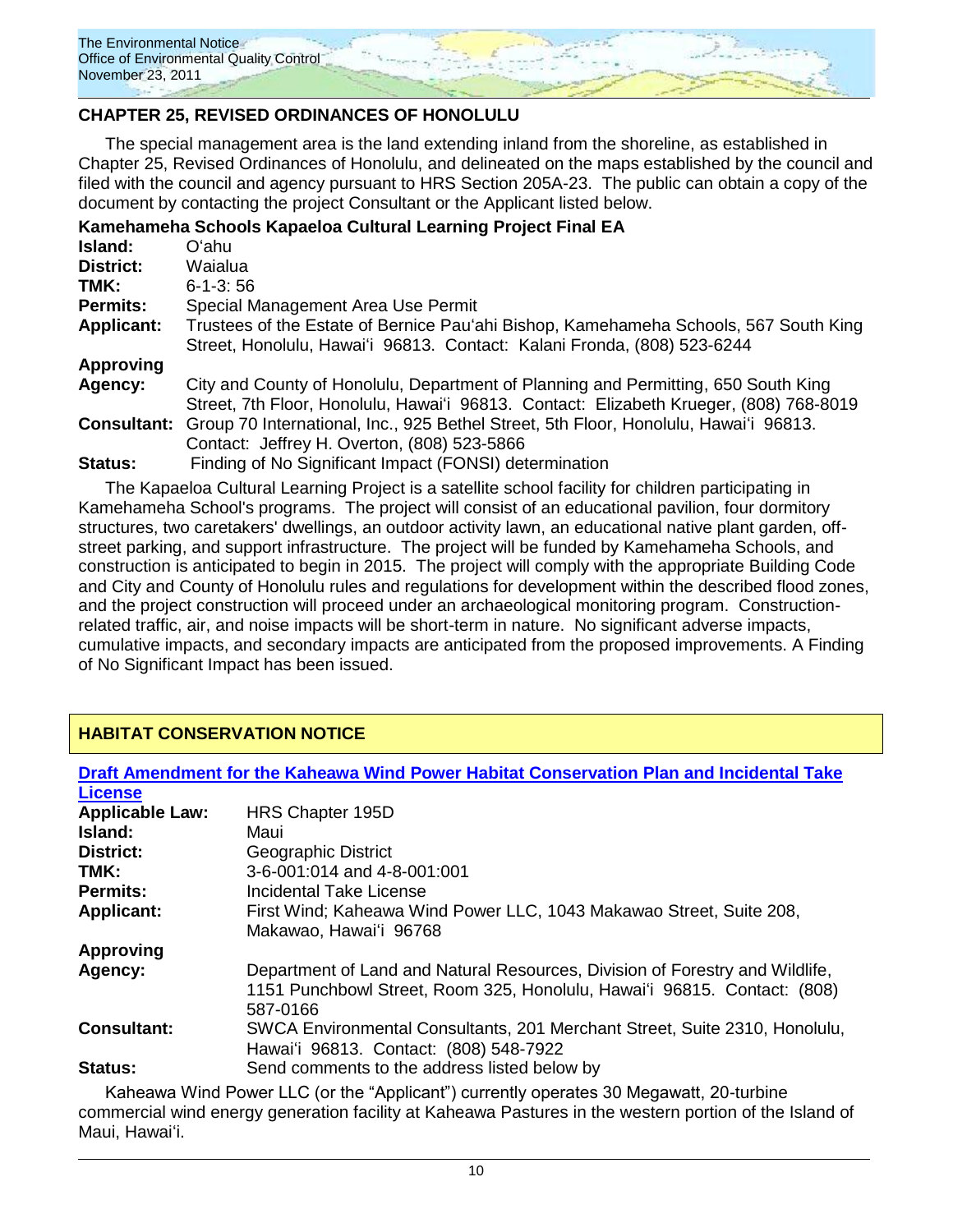The operation of the wind farm has the potential to result in the incidental take of four threatened or endangered species: Newell"s shearwater or *ʻaʻo* (*Puffinus auricularis newelli*), Hawaiian petrel or *ʻuaʻu* (*Pterodroma sandwichensis*), Hawaiian goose or *nene* (*Branta sandvicensis*), and Hawaiian hoary bat or *ʻopeʻapeʻa* (*Lasiurus cinereus semotus*). To address potential take and to comply with Hawaiʻi endangered species law, Hawaiʻi Revised Statutes Chapter 195D, the Applicant developed a Habitat Conservation Plan (HCP) that outlines measures to avoid, minimize, mitigate, and monitor take of the aforementioned covered threatened and endangered species and the HCP was approved. In addition, the Habitat Conservation Plan outlines measures to ensure a net recovery benefit to the species that are the focus of the plan. Pursuant to Hawaiʻi Revised Statutes Chapter 343 an Environmental Assessment has also been prepared which includes the Habitat Conservation Plan actions. An Incidental Take License (ITL) was issued to the Applicant from DOFAW on January 30, 2006. The ITL approved the take of Newell"s shearwater and Hawaiian petrels each at two birds per year up to 40 birds over 20 years.

The Applicant has requested to amend the previously approved HCP. The amendment would reduce the take authorized under Condition H of the ITL for the Hawaiian petrel and the Newell"s shearwater (the "Seabirds") and remove the Notably Higher Take scenario for the Seabirds from Condition I of the ITL. Amendments include a reduction in the authorized anticipated take on Newell"s shearwater to two birds per year up to four birds over 20 years and of Hawaiian petrel to two birds per year up to 25 birds over 20 years. The Notably Higher Take level was removed for Seabirds. The Notably Higher Take Level for the *nene* and Hawaiian hoary bat remains in the document.

The public is encouraged to comment on this amendment. Please send comments to: Department of Land and Natural Resources, Division of Forestry and Wildlife, 1151 Punchbowl Street, Room 325, Honolulu, Hawaiʻi 96813. Attention: HCP Coordinator Sandee Hufana or email comments to: [sandee.k.hufana@hawaii.gov](mailto:sandee.k.hufana@hawaii.gov)

#### **COASTAL ZONE MANAGEMENT NOTICES**

#### **Federal Consistency Reviews**

The Hawaiʻi Coastal Zone Management (CZM) Program has received the following federal actions to review for consistency with the CZM objectives and policies in Chapter 205A, Hawaiʻi Revised Statutes. This public notice is being provided in accordance with section 306(d)(14) of the National Coastal Zone Management Act of 1972, as amended. For general information about CZM federal consistency please call John Nakagawa with the Hawaiʻi CZM Program at 587-2878. For neighboring islands use the following toll free numbers: Lanai & Molokaʻi: 468-4644 x72878, Kauaʻi: 274-3141 x72878, Maui: 984- 2400 x72878 or Hawaiʻi: 974-4000 x72878. For specific information or questions about an action listed below please contact the CZM staff person identified for each action. Federally mandated deadlines require that comments be received by the date specified for each CZM consistency review. Comments may be submitted by mail, electronic mail or fax, as indicated below.

*Mail*: Office of Planning Department of Business, Economic Development and Tourism P.O. Box 2359 Honolulu, Hawaiʻi 96804 *Email*: [jnakagaw@dbedt.hawaii.gov](mailto:jnakagaw@dbedt.hawaii.gov) *Fax*: (808) 587-2899

#### **Kewalo Basin Marina Modifications, Honolulu, Oʻahu**

| <b>Applicant:</b>      | Hawaii Community Development Authority (HCDA)      |
|------------------------|----------------------------------------------------|
| Contact:               | Victor Szabo, Moffat & Nichol, (808) 533-7000      |
| <b>Federal Action:</b> | <b>Federal Permit</b>                              |
| <b>Federal Agency:</b> | U.S. Army Corps of Engineers                       |
| <b>Location:</b>       | Kewalo Basin, Honolulu. TMK: (1) 2-1-58            |
| <b>CZM Contact:</b>    | John Nakagawa, 587-2878, jnakagaw@dbedt.hawaii.gov |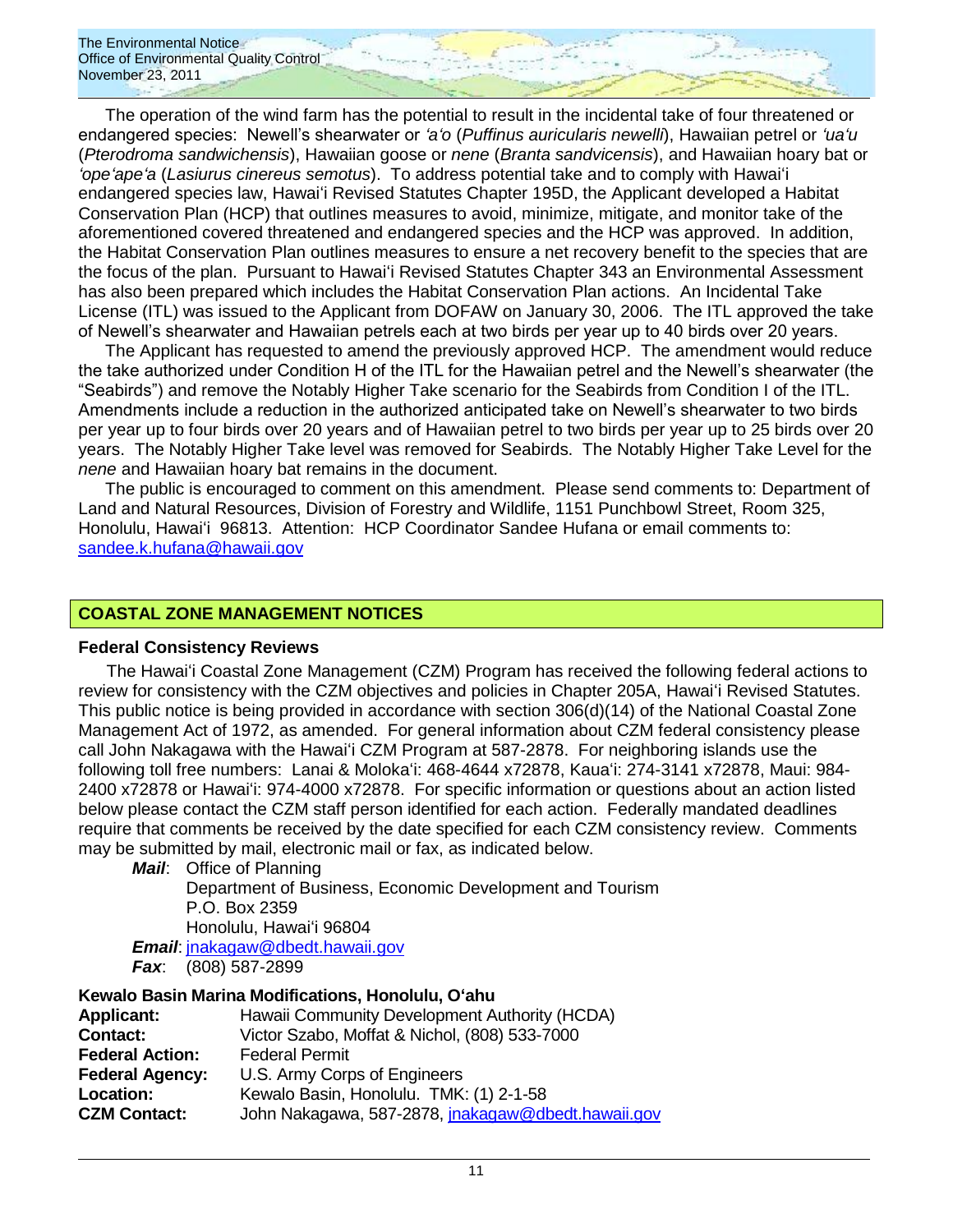**Proposed Action:** The proposed project will involve the demolition, replacement, and expansion of existing pier infrastructure within Kewalo Basin to improve harbor capacity and safety. The number of boat slips would be increased by 107, from 143 to 250, ranging in length from 35 feet to 120 feet. The proposal also includes modernization of the harbor"s potable water and electrical systems, and provision of a new fire suppression system and new sewage pumpout facilities. HCDA"s proposal does not include any alteration to the harbor entrance channel or the shoreline area.

**Comments Due:** December 7, 2011

### **Special Management Area (SMA) Minor Permits**

The SMA Minor permits below have been approved or are pending approval (HRS 205A-30). For more information, contact the county/state Planning Department. Honolulu (523-4131); Hawaiʻi (961-8288); Kauaʻi (241-6677); Maui (270-7735); Kakaʻako or Kalaeloa Community Development District (587-2840).

| <b>Location (TMK)</b>                         | <b>Description (File No.)</b>                           | <b>Applicant/Agent</b>                 |
|-----------------------------------------------|---------------------------------------------------------|----------------------------------------|
| Maui: Lahaina (4-6-028: 001; 4-6-032:<br>001) | Street Repairs/Asphalt Sealing (SM2<br>20110091)        | Puamana Community Association          |
| Maui: Ka'anapali (4-4-014: 004)               | Install Playground Equipment (SM2<br>20110092)          | SVO Pacific, Inc.                      |
| Maui: Kahului (3-8-007: 033)                  | Install Portable Classroom (SM2<br>20110093)            | Eileen Wachi                           |
| Maui: (3-9-005: 032)                          | Vegetation Removal & Dune Restoration<br>(SM2 20110094) | Department of Planning, County of Maui |
| Maui: Lahaina (4-6-028: 001; 4-6-032:<br>001) | Carport Roof Repairs (SM2 20110095)                     | Puamana Community Association          |
| Maui: Lahaina (4-6-029: 023)                  | Remove and Retile Lanai (SM2<br>20110096)               | Allan Hotti & Angelica Grasso-Hotti    |
| Maui: Kahului (3-8-007: 033)                  | Install and Construct Slab & Carport<br>(SM2 20110097)  | Eileen Wachi                           |
| Maui: Lahaina (4-4-008: 023)                  | Enclose Existing Covered Lanai (SM2<br>20110098)        | Marie Kimmey                           |
| Maui: Lahaina (4-4-008: 023)                  | Enclose Existing B-Room Lanai (SM2<br>20110099)         | Marie Kimmey                           |
| Maui: Kipahulu (1-6-009: 008)                 | Drill & Install Poponui Well (SM2<br>20110100)          | <b>Scott Trommald</b>                  |
| Maui: (4-5-003: 002)                          | Interior/Exterior Renovations (SM2<br>20110101)         | Paul Laub                              |
| Maui: (3-8-002: 065)                          | New Fence/Entry Wall & Gate (SM2<br>20110102)           | Linda Lange                            |
| O'ahu: Haleiwa (6-1-005: portion of 19)       | Kawailoa Wind Farm Project<br>(2011/SMA-44)             | Kawailoa Wind, LLC /CH2M Hill          |

### **POLLUTION CONTROL PERMITS**

Below is a pollution control permit before the State Department of Health (HRS 342B and HAR 11-60.1). For more information, contact the number given.

| <b>Branch</b>                                                   | <b>Applicant and</b>                                                                             | <b>Project</b>                                              | <b>Date</b>           | <b>Proposed</b>                                  |
|-----------------------------------------------------------------|--------------------------------------------------------------------------------------------------|-------------------------------------------------------------|-----------------------|--------------------------------------------------|
| <b>Permit Type</b>                                              | <b>Permit Number</b>                                                                             | Location                                                    |                       | <b>Use</b>                                       |
| Clean Air Branch,<br>586-4200, Non-<br>Covered Source<br>Permit | Heart & Soul Organics, LLC<br>Application of Initial Permit<br>No. 0747-01<br>NSP No. 0747-01-NT | Located at:<br>Various Temporary Sites,<br>State of Hawai'i | Issued:<br>10/28/2011 | Portable Grinding and<br><b>Screening Plants</b> |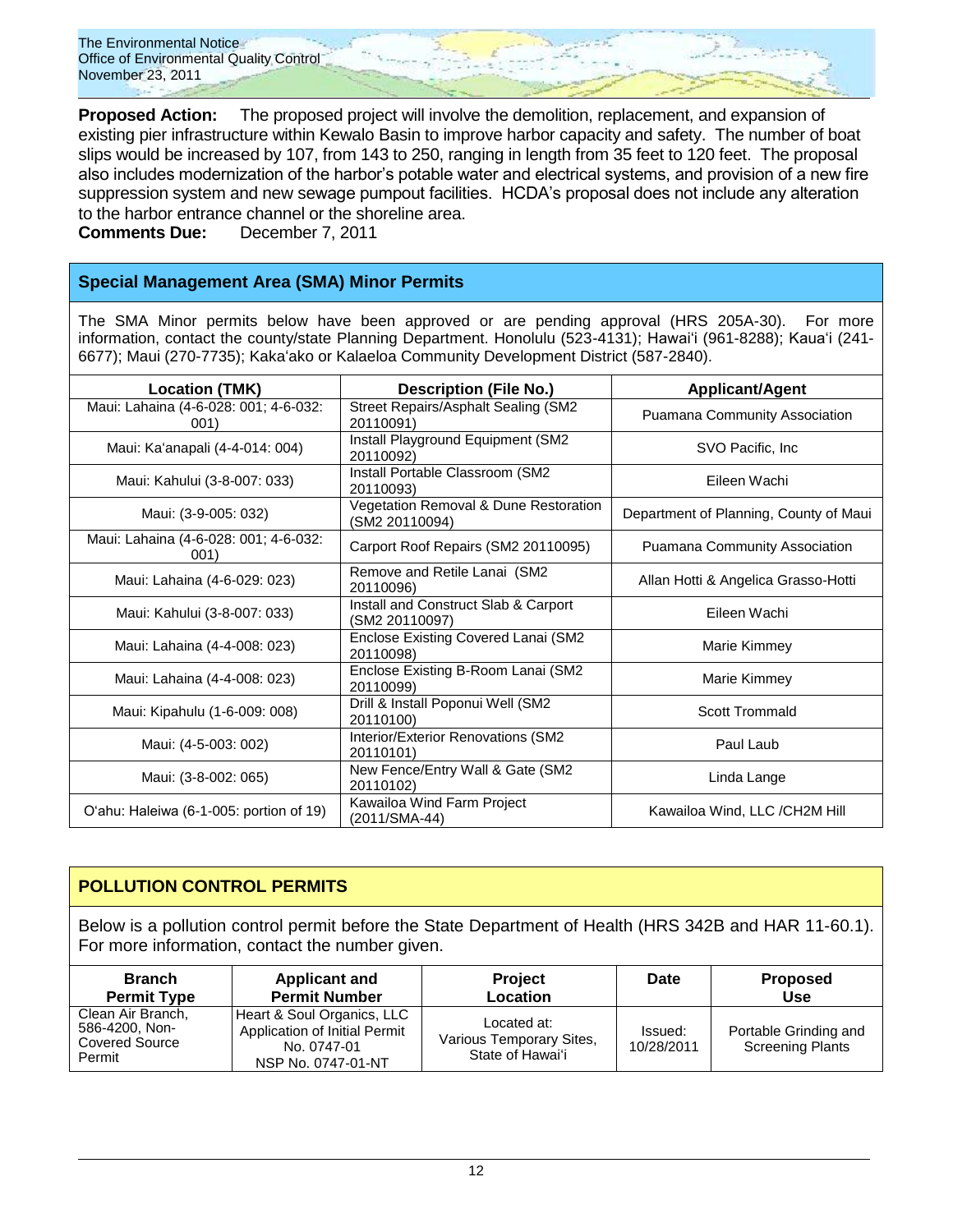| Clean Air Branch,<br>586-4200, -Covered<br>Source Permit               | Honua Power, LLC<br>Amendment to Covered<br>Source Permit<br>Significant Modification<br>No. 0638-03<br>CSP No. 0638-01-C                           | Located at:<br>TMK: 9-1-31:32, Kapolei,<br>O'ahu                  | Issued:<br>10/31/2011          | 331.8 TPD Gasification<br>Plant and 105,000 lb/hr<br>Steam Boiler with<br>2.000 kW Blackstart<br>Diesel Engine Generator                                                    |
|------------------------------------------------------------------------|-----------------------------------------------------------------------------------------------------------------------------------------------------|-------------------------------------------------------------------|--------------------------------|-----------------------------------------------------------------------------------------------------------------------------------------------------------------------------|
| Clean Air Branch.<br>586-4200, Covered<br>Source Permit                | <b>Grace Pacific Corporation</b><br>Renewal Application<br>No. 0258-06<br><b>Minor Modification</b><br>Application No. 0258-07<br>CSP No. 0258-01-C | Located at:<br>Honokohau Quarry<br>Island of Hawai'i              | Comments<br>Due:<br>12/8/2011  | 325 TPH Hot Mix<br>Asphalt (HMA) Plant                                                                                                                                      |
| Clean Air Branch,<br>586-4200, Non-<br><b>Covered Source</b><br>Permit | West Hawai'i Concrete<br><b>Renewal Application</b><br>No. 0430-03<br>Application for Modification<br>No. 0430-04<br>NSP No. 0430-01-N              | Located at: Parker Ranch.<br>Kamuela, Hawai'i                     | Issued:<br>11/2/2011           | 150 Cubic Yard/Hour<br>Concrete Batch Plant                                                                                                                                 |
| Clean Air Branch,<br>586-4200, Non-<br><b>Covered Source</b><br>Permit | West Hawai'i Concrete<br>Application for Modification<br>No. 0352-05<br>Application for Modification<br>NSP No. 0352-01-NT                          | Located at<br><b>Various Temporary Sites</b>                      | <b>Issued</b><br>11/2/2011     | 75 Cubic Yard/Hour<br>Portable Concrete Batch<br>Plant                                                                                                                      |
| Clean Air Branch,<br>586-4200, Covered<br>Source Permit                | Goodfellow Brothers, Inc.<br>Application for Renewal<br>No. 0242-11<br>Application for Minor<br>Modification No. 0242-12<br>CSP No. 0242-01-CT      | Located at:<br><b>Various Temporary Sites</b>                     | Comments<br>Due:<br>12/12/2011 | 780 TPH Stone<br>Processing Plant with 1<br>MW or 1.36 MW Diesel<br>Engine Generator and<br>400 TPH Mobile Stone<br>Processing Plant with<br><b>Integral Diesel Engines</b> |
| Clean Air Branch,<br>586-4200, Non-<br><b>Covered Source</b><br>Permit | Monsanto Company<br>Application for Modification<br>No. 0468-10<br>NSP No. 0468-01-N                                                                | Located at:<br>2111 Pi'ilani Highway<br>Kihei, Maui               | Issued:<br>11/4/2011           | <b>Grain Processing</b><br>Facility                                                                                                                                         |
| Clean Air Branch,<br>586-4200, Non-<br><b>Covered Source</b><br>Permit | Jas. W. Glover, Ltd.<br><b>Modification Application</b><br>No. 0464-07<br>NSP No. 0464-02-NT                                                        | Located at:<br><b>Various Temporary Sites</b><br>State of Hawai'i | Issued:<br>11/7/2011           | 1,085 hp Diesel Engine<br>Generator                                                                                                                                         |

### **SHORELINE NOTICES**

### **Shoreline Certification Applications**

The shoreline certification applications above are available for review at the DLNR Offices on Kauaʻi, Hawaiʻi, Maui, and Honolulu, 1151 Punchbowl Street, Room 220 (HRS 205A-42 and HAR 13-222-12). All comments shall be submitted in writing to the State Land Surveyor, 1151 Punchbowl Street, Room 210, Honolulu, HI 96813 and postmarked no later than 15 calendar days from the date of the public notice of the application. For more information, call Ian Hirokawa at 587-0420.

| File No. | Date    | Location                                                                                                                                                                        | Applicant/Owner                                                                 | TMK         |
|----------|---------|---------------------------------------------------------------------------------------------------------------------------------------------------------------------------------|---------------------------------------------------------------------------------|-------------|
| OA-1458  | 9/13/11 | Lot A Portion of R.P. 51, L.C. Aw. 802 to<br>Adams situate at Niu, Waikiki, Oahu<br>Address: 5493 Kalaniana'ole Highway<br>Purpose: Development of property                     | Dennis K. Hashimoto/<br>Justin M. Shindo Trust<br>Dated September 23,<br>2005   | 3-7-001:007 |
| OA-1459  | 11/1/11 | Lot 45 of Mokuleia Beach Subdivision as<br>shown on File Plan 863 situate at Kamananui,<br>Waialua, O'ahu<br>Address: 68-243 Au Street<br>Purpose: Building setback requirement | Jaime F.<br>Alimboyoguen/<br>Romark, A California<br><b>Limited Partnership</b> | 6-8-012:045 |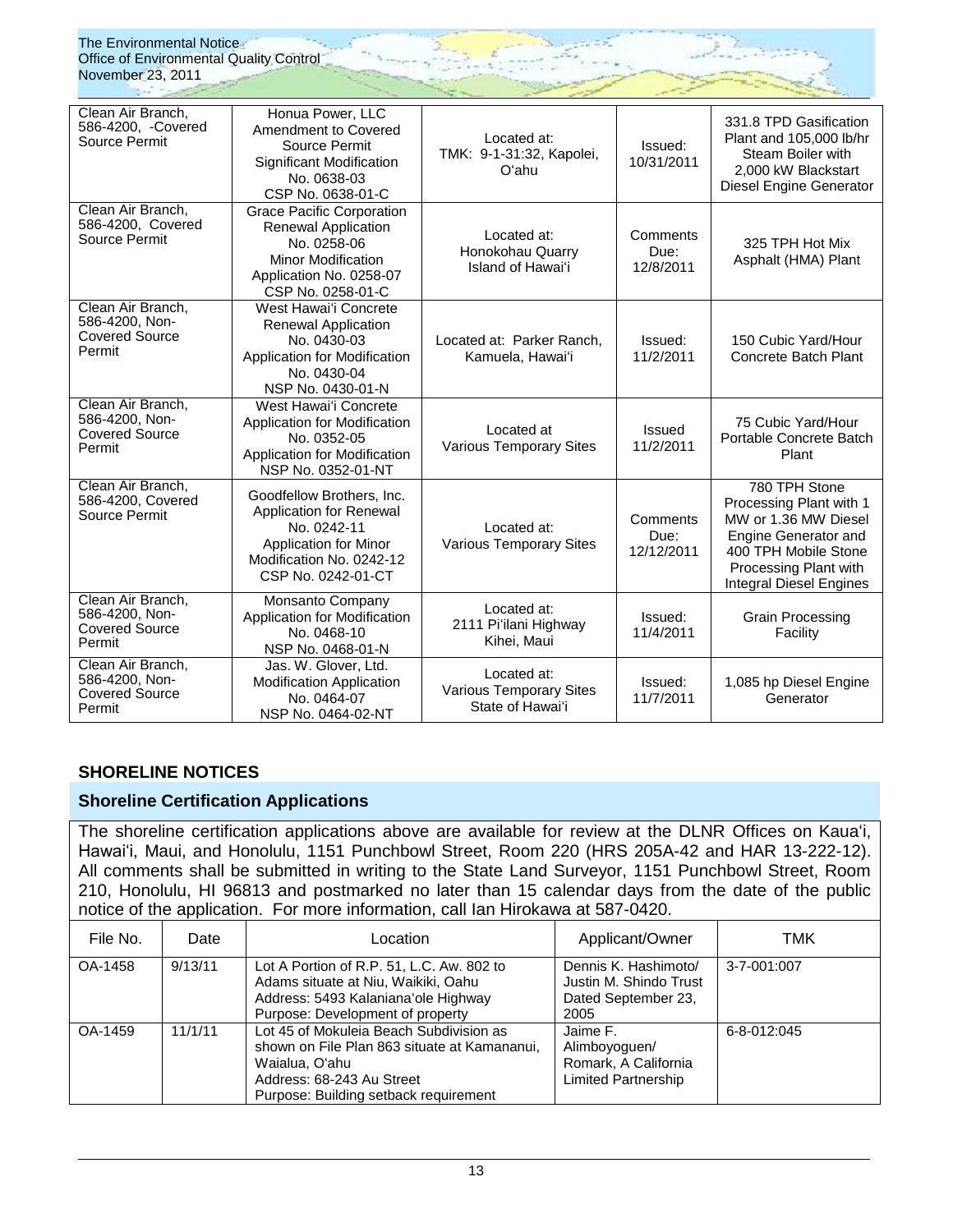| The Environmental Notice<br><b>Office of Environmental Quality Control</b><br>November 23, 2011 |         |                                                                                                                                                                                                                                                                  |                                                        |             |
|-------------------------------------------------------------------------------------------------|---------|------------------------------------------------------------------------------------------------------------------------------------------------------------------------------------------------------------------------------------------------------------------|--------------------------------------------------------|-------------|
| OA-1460                                                                                         | 11/9/11 | Portion of Exclusion 12 Land Court Application<br>979 Portion R.P. 2112, L.C. Aw. 2239, Ap. 2 to<br>Maikai situate at Kahalu'u, Ko'olaupoko, O'ahu<br>Address: 47-407 Kamehameha Highway<br>Purpose: Building permit                                             | Walter P. Thompson,<br>Inc./ Tom Coulson               | 4-7-009:011 |
| HA-442                                                                                          | 11/4/11 | Land Court Application 1854, Map 1, Lot 1,<br>being also Lot 8, L.C. Award 387, Pt. 4, Sec. 2<br>situate at Waiaha 1st, North Kona, Island of<br>Hawai'i<br>Address: 75-5888 Ali'i Drive<br>Purpose: Repair sea wall tsunami damage                              | Kona Reef AOAO/<br>Kona Reef AOAO                      | 7-5-018:071 |
| HA-443                                                                                          | 11/9/11 | Beach Lot 2 of Section 2 Kainaliu Beach being<br>a portion of Royal Patent 7534, L.C. Aw. 8559-<br>B, Apana 7 to Wm. C. Lunalilo situate at<br>Honouaino 1, North Kona, Island of Hawai'i<br>Address: N/A<br>Purpose: Construction of single family<br>residence | George A. Schattauer,<br>Jr./ Kainaliu Kahakai<br>LLC. | 7-9-006:014 |

### **Shoreline Certifications and Rejections**

The shoreline notices below have been proposed for certification or rejection by DLNR (HRS 205A-42 and HAR 13-222-26). Any person or agency who wants to appeal shall file a notice of appeal in writing with DLNR no later than 20 calendar days from the date of this public notice. Send the appeal to the Board of Land and Natural Resource, 1151 Punchbowl Street, Room 220, Honolulu, HI 96813.

| File No. | Date                                   | Location                                                                                                                                                                   | Applicant/Owner                               | TMK         |
|----------|----------------------------------------|----------------------------------------------------------------------------------------------------------------------------------------------------------------------------|-----------------------------------------------|-------------|
| OA-1447  | Proposed<br>Shoreline<br>Certification | Lot 1189 of Land Court Application 677, Map<br>301 situate at Kailua, Ko'olaupoko, O'ahu<br>Address: 63 Kailuana Place<br>Purpose: Development of property                 | Dennis K. Hashimoto/<br>59 Kailuana Place LLC | 4-3-022:019 |
| OA-1453  | Proposed<br>Shoreline<br>Certification | Lot 933 as shown on Map 214 of Land Court<br>Application 677 situate at Kailua, Ko'olaupoko,<br>Oʻahu<br>Address: 10 Namala Place<br>Purpose: Building setback requirement | Jaime F.<br>Alimboyoguen/ Peter<br>Huang      | 4-3-020:062 |